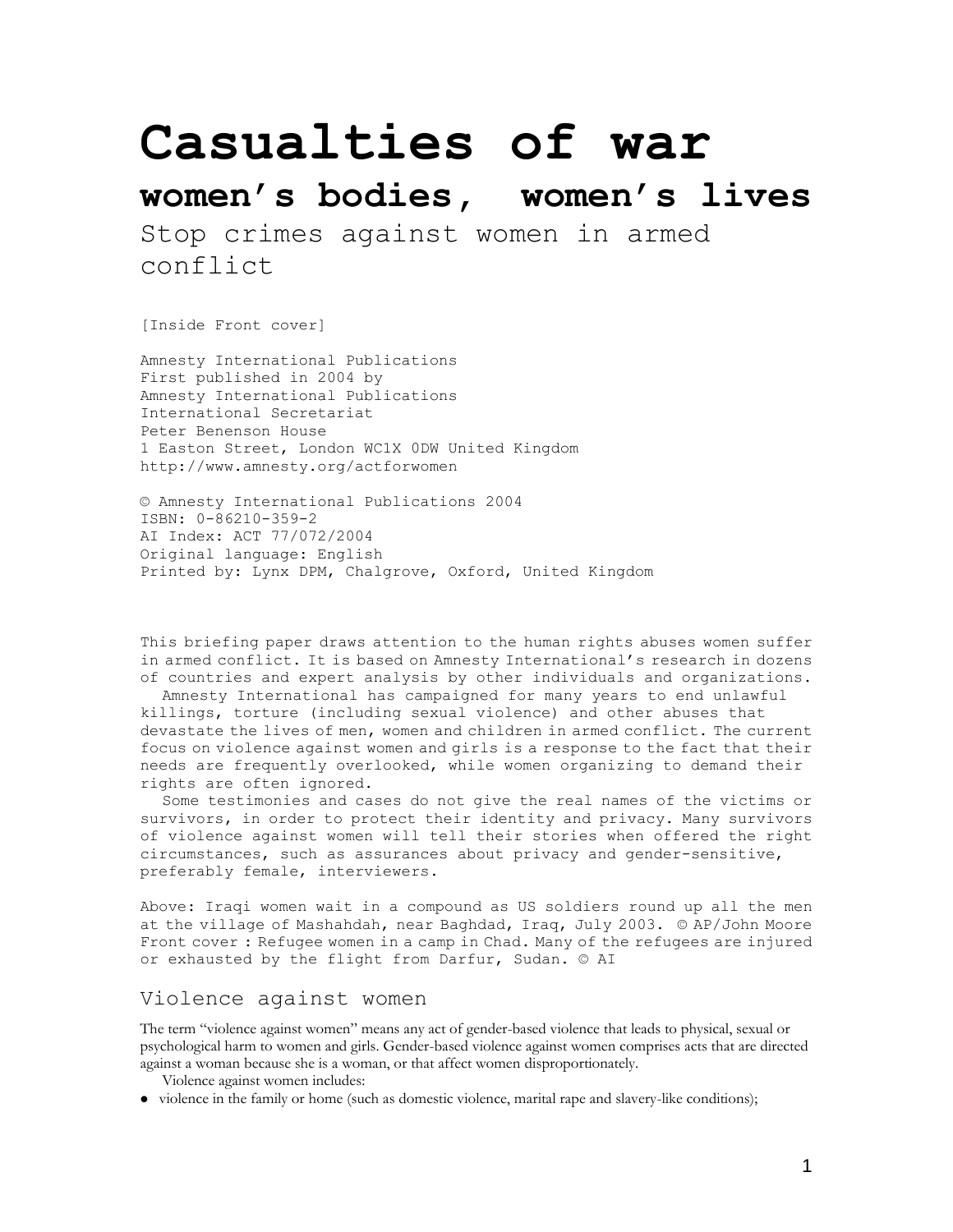• violence in the community (such as forced prostitution and forced labour);

• violence carried out or condoned by the state (such as rape by government officials, torture in custody and violence by immigration officials);

violence during armed conflict, committed both by government forces and armed groups (such as attacks on civilians, who are often mostly women and girls, rape and other sexual violence).

## Militarization

Militarization is the process where a society becomes increasingly dominated by military values, institutions and patterns of behaviour. Militarization often begins long before the outbreak of fighting and its legacy remains long after the main hostilities have ended. On a global level, the effects of militarization can be seen in the dramatic rise in global military expenditure and the subordination of human rights concerns to the "security" agenda. It is reflected in an increasing tendency to use force to resolve international and internal disputes.

## International law

- International human rights law obliges states to respect and protect the rights and dignity of all human beings at all times and without discrimination. Traditionally, it has been seen as applying to the relationship of the state with individuals, but recently it has been recognized that the state has a responsibility to intervene when private individuals act in ways that affect the rights of others. During times of emergency and armed conflict, states may, where strictly necessary, place limited and time-bound restrictions on certain rights. There are some rights which must be respected in all circumstances. These include the right not to be arbitrarily killed, and the rights to freedom from discrimination, slavery, and torture and ill-treatment.
- International refugee law protects people who have fled abuses in conflict and other persecution across a border into another country. People who escape to other areas within their own country (internally displaced people) are covered by different and as yet only partly developed international standards.
- International humanitarian law applies only in situations of armed conflict. It lays down standards of conduct for combatants and their leaders. Broadly, it seeks to put limits on the means and methods of warfare and to protect those not taking an active part in hostilities from harm.
- International criminal law aims to prosecute and, where appropriate, punish people accused of international crimes, including war crimes, crimes against humanity and genocide.

#### [Box]

Amnesty International is a worldwide movement of people who campaign for internationally recognized human rights to be respected and protected.

Amnesty International's vision is of a world in which every person enjoys all of the human rights enshrined in the Universal Declaration of Human Rights and other international human rights standards.

In pursuit of this vision, Amnesty International's mission is to undertake research and action focused on preventing and ending grave abuses of the rights to physical and mental integrity, freedom of conscience and expression, and freedom from discrimination, within the context of its work to promote all human rights.

Amnesty International is independent of any government, political ideology, economic interest or religion. It does not support or oppose any government or political system, nor does it support or oppose the views of the victims whose rights it seeks to protect. It is concerned solely with the impartial protection of human rights.

Amnesty International is a democratic, self-governing movement with more than 1.8 million members and supporters in over 150 countries and territories in every region of the world. It is funded largely by its worldwide membership and public donations.

[end box]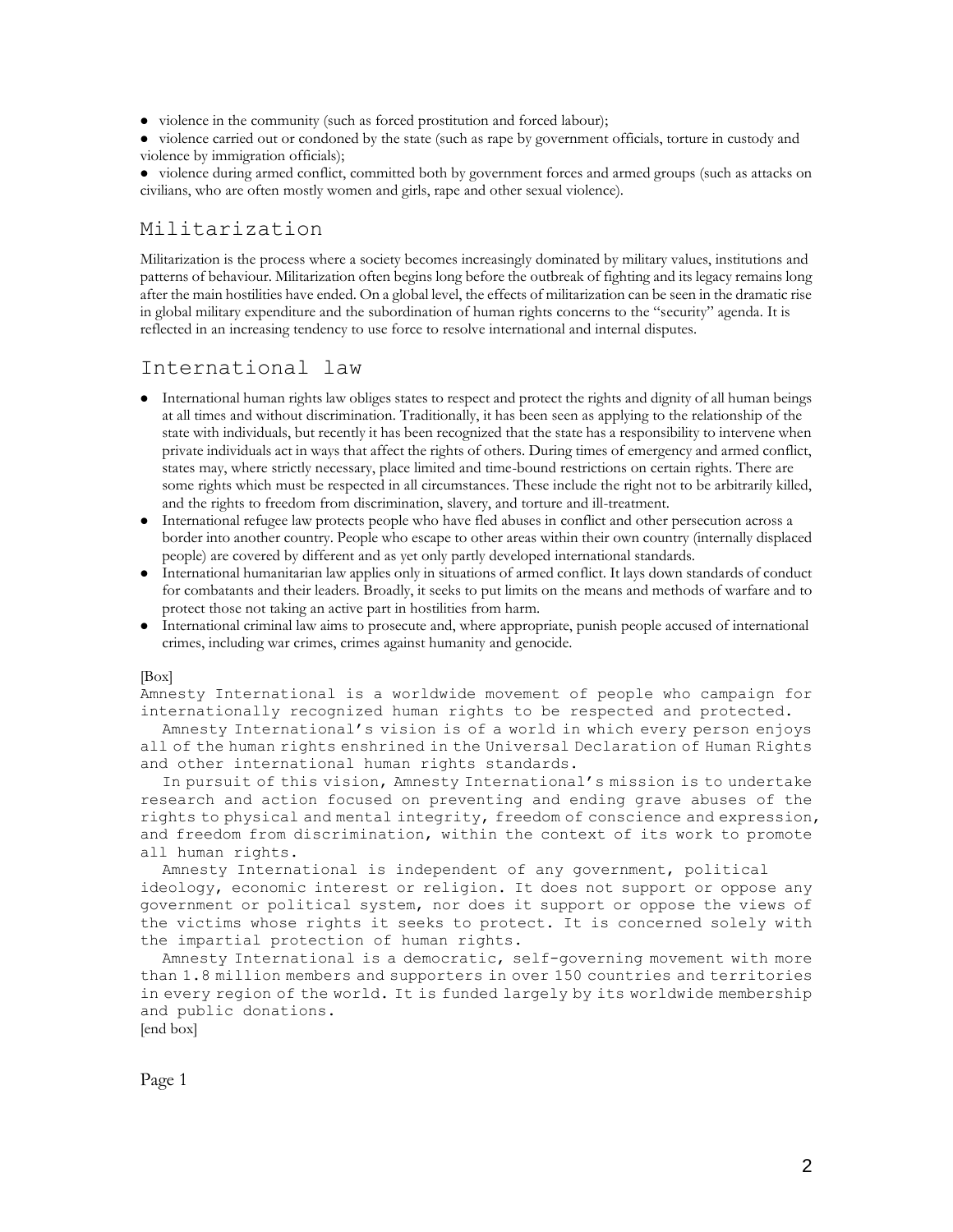## War is no excuse for rape or murder

[photo caption]

Participants in the Nepal launch of the Stop Violence against Women campaign, Banepa, near Kathmandu, March 2004. © AI Nepal [end caption]

#### [Quote]

*"Women will not tell you easily if they have been raped. In our culture, it is a source of shame. Women hide this in their hearts so that men don't hear about it."*

A Sudanese woman talking in November 2003 about systematic rape in Darfur region, Sudan. [end quote]

Hundreds of women and girls have been raped and sexually abused in the conflict in Darfur region, western Sudan. Most were violated by members of the Janjawid, a government-backed armed militia, but government soldiers have also been accused of rape. The UN was told in March 2004 that in Mornei, western Darfur, up to 16 women were being raped each day as they went to collect water. The women had to go to the river – their families needed the water and they feared that the men would be killed if they went instead.

Violence is an inherent part of war. But even in wars, people have the right not to be tortured or murdered. Arbitrary killings and torture – including rape – are gross human rights violations and are prohibited at all times, even during armed conflicts.

## Women bear the brunt of conflict

In most of today's wars, civilian casualties far outnumber those of armed combatants. Unarmed women and men both suffer human rights violations such as indiscriminate killings and torture. However, women are subjected to certain abuses more often than men, and they suffer in particular ways. Women and girls are more likely to be the target of sexual violence, especially rape. Women face extra, sometimes insurmountable, obstacles to seeking justice, because of the stigma attached to the survivors of sexual violence, and women's disadvantaged position in society. Their role as carers, combined with higher levels of poverty, mean that the impact of war's destruction weighs particularly heavily on women.

At the same time, women are the backbone of the community. Their ideas, energy and involvement are essential to rebuilding society in the aftermath of war. To ensure lasting peace, women must be allowed to play a full part in all stages of the peace process. This was reflected in the groundbreaking UN Security Council Resolution 1325 on women, peace and security. The resolution calls for greater protection for women and girls, for those who commit crimes against women to be brought to justice, and for equal participation by women in decision-making. Activists for women's rights were essential to the passage of this resolution, and now they are campaigning to see it put into practice.

#### [Quote]

```
"Civilians, particularly women and children, account for the vast 
majority of those adversely affected by armed conflict, including as 
refugees and internally displaced persons, and increasingly are 
targeted by combatants and armed elements."
```
UN Security Council Resolution 1325 on women, peace and security. [end quote]

Amnesty International's campaign to Stop Violence against Women aims to mobilize men and women all around the world to challenge violence against women, support survivors, and press for change. As part of the campaign, this briefing seeks to raise awareness about the plight of women and girls in militarized societies and armed conflicts, and to translate public concern into action.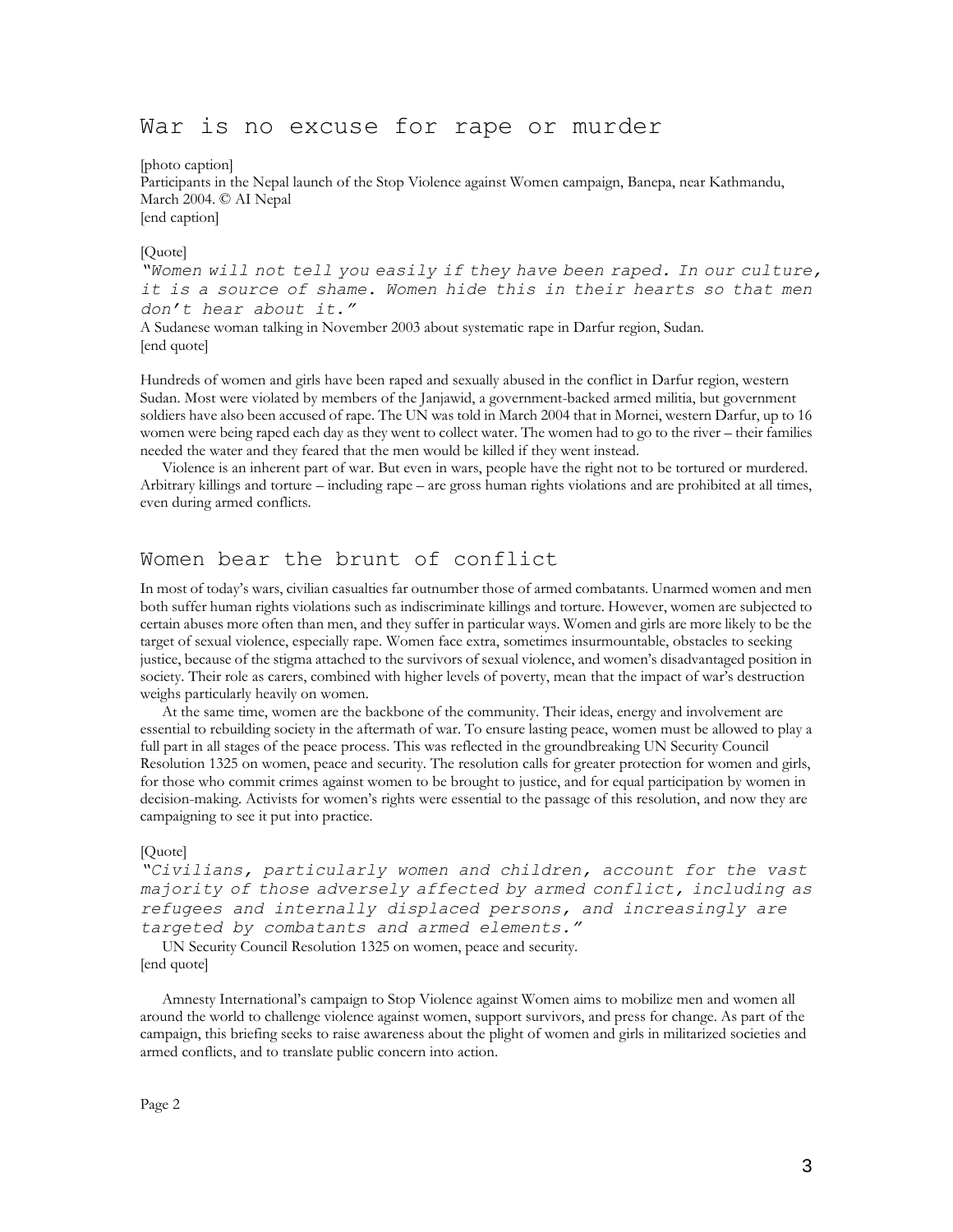## Discrimination, domination and violence

Do women ever live in peace, given the level of violence against them in countries all over the world? At least one in every three women has been beaten, coerced into sex, or otherwise abused in her lifetime. Usually, the abuser is a member of her own family or someone she knows. Discrimination contributes to the widespread acceptance of domestic violence and rape suffered by women in societies supposedly at peace. Most of these crimes are committed with impunity.

When armed conflict breaks out, all forms of violence increase, especially sexual violence against women. But gender-based violence is not a by-product of war. It does not start when war starts; it does not end when war ends. It arises from discrimination against women – wherever they live, women rarely have the same economic resources or control over their lives as men. Their human rights are therefore fulfilled to a lesser extent than men's.

Different women's experiences of conflict vary greatly, depending on factors such as their ethnic group and whether they are rich or poor. These differences may determine who will live and who will die.

## Loaded propaganda inflames sexual violence

Wartime propaganda in many countries shows how gender stereotypes are strengthened before and during conflict. At the heart of the rhetoric is the notion that women carry a community's honour. An attack on enemy women is then seen as an attack on their entire group – and conversely the need to avenge the "sullied honour" of women is used to justify acts of violence.

Attacks on women sometimes focus on their role as mothers of the next generation. During the 30-year conflict in Guatemala, for example, soldiers told Amnesty International that they had destroyed foetuses and mutilated women's sexual organs to "eliminate guerrilla spawn". Similar atrocities were reported during recent conflicts in a number of countries in Africa, including Rwanda and the Democratic Republic of the Congo.

Women who breach society's rules of sexual conduct are frequently targeted for betraying the culture and identity of their own community. This is especially true of lesbian and bisexual women. Militarized societies tend to place even greater emphasis on the purity of their idealized women, as opposed to the "unclean" enemy. Amnesty International research in Colombia has found intensified gender stereotyping in militarized communities. In late 2002, in the city of Medellín, a 14-year-old girl was stripped in the street and a sign saying "I am a lesbian" was hung around her neck. According to witnesses, she was then raped by three men. Her body was found days later; her breasts had been cut off.

[box]

## The military environment

Military culture typically prizes aggression and reinforces male stereotypes, while devaluing attributes traditionally associated with women. Armed forces encourage male bonding and expressions of virility so that soldiers trust each other and resist any display of weakness in front of their peers, which is derided as "feminine". Male aggression towards women is often tacitly tolerated, or even encouraged, as raw recruits are turned into hardened "warriors" through a brutalizing training regime.

In Argentina, for example, thousands of men and women were tortured, killed or "disappeared" during the "dirty war" between 1976 and 1983. Two naval captains testified in 1994 that all members of the navy were forced to participate in the abuses. Another former officer, Adolfo Scilingo, said: "It was to give everyone a turn, a kind of Communion".

Soldiers occupying conquered territory are removed from the moderating influence of their communities and families. At the same time, they are surrounded by a civilian population which is seen as the enemy or as inferior. Not only are soldiers given licence to ignore the normal boundaries to acceptable behaviour, but the contempt in which the "enemy" is held can find expression – when directed against women – in rape. Women are seen as embodying enemy culture, so that when destruction of the enemy culture is a military goal, violence against women is legitimized. A combination of contempt for women, military aggression and impunity gives rise to widespread, unchallenged violence against women.

When armed forces are stationed in a foreign country, the resources at their disposal, combined with the destitution of many women, also facilitate sexual exploitation.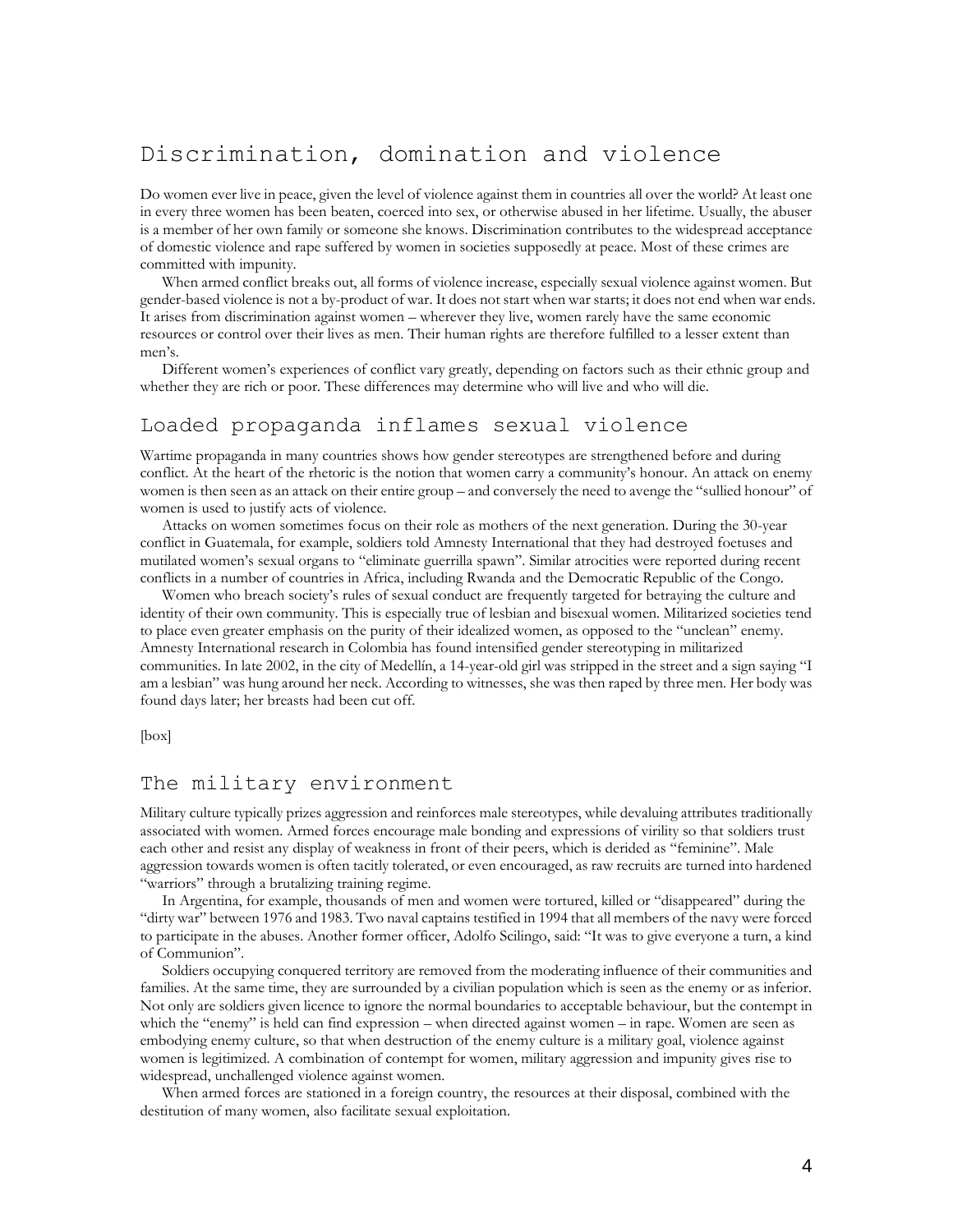[end box]

[Photo caption] A woman and boy walk past a tank in Kabul, Afghanistan. © Steve Dupont [end caption]

Page3

## 'Don't give up until every child is free' No more girl soldiers

[Photo caption]

China Keitetsi, a former child soldier from Uganda. She has written a book about her experiences and has a website, www.xchild.dk, which campaigns against the use of child soldiers. She spoke to Amnesty International in 2004. © AI

[end caption]

**££**When I was nine years old, I came into the National Resistance Army. When I got there, there was not only me. There were many<br>children. Some were only five years old. I thought at first it was exciting, it was like a g *children. Some were only five years old. I thought at first it was exciting, it was like a game, they were marching left, right, and I wanted to be a part of it. The moment I became a part of it, that meant that all my rights were over, I had to think, to feel, according to my instructor.*

[Box]

There are child soldiers in government and opposition forces in 178 countries, according to the Coalition to Stop the Use of Child Soldiers. An estimated 30 per cent are girls. Child soldiers are under 18: some carry arms, others are recruited for sexual purposes and as cooks, porters or messengers.

Amnesty International has confirmed reports of sexual abuse and exploitation of girl soldiers in countries including Angola, Burundi, Cambodia, Liberia, Mozambique, Peru, Rwanda, Sierra Leone and Uganda. [end box]

*Most of the kids were sent to spy. I remember some kids were sent with grenades around them with civilian clothes because the enemy didn't search children, and those kids never came back. We were bodyguards to our bosses, we cooked, we looked after them, instead of them looking after us. We collected firewood, we carried weapons and for girls it was worse because… we were girlfriends to many different officers.* 

*Today, I can't think how many officers slept with me, and at the end it became like I don't own my body, it's their body. It was so hard to stay the 24 hours a day thinking which officer am I going to sleep with today.*

*We used our weapons to impress and we liked the respect we got from carrying weapons… We had guns, we could do what we wanted. We kept our guns with us 24 hours a day; the only power we had was in our trigger finger.* 

*Every time we captured this enemy it was so hard for me because I had no reason to hate the enemy, but the other kids thought that the enemy had killed their parents and they were so brutal and you had to be a part of it, otherwise you would be looked at as a coward.*

[Box]

Some girls become child soldiers to escape living in poverty, others to get away from physical or sexual abuse at home. Some girls have no choice. They are simply seized, a phenomenon which is most widely reported from Africa. Other recruits are motivated by political beliefs, revenge or a desire for respect.

[end box]

*Girls who had had several children after forced sex were no longer considered useful to their units and were just dumped in a special prison. When the government changed, everyone was jockeying for power and position, and paid no attention to issues like these, like what happened to these children. There were several hundred girls put there [in the special prison]. Where are they? No one knows.* 

*There is nothing they can give me back and that can make me recover my childhood, my innocence, but I think that what they owe*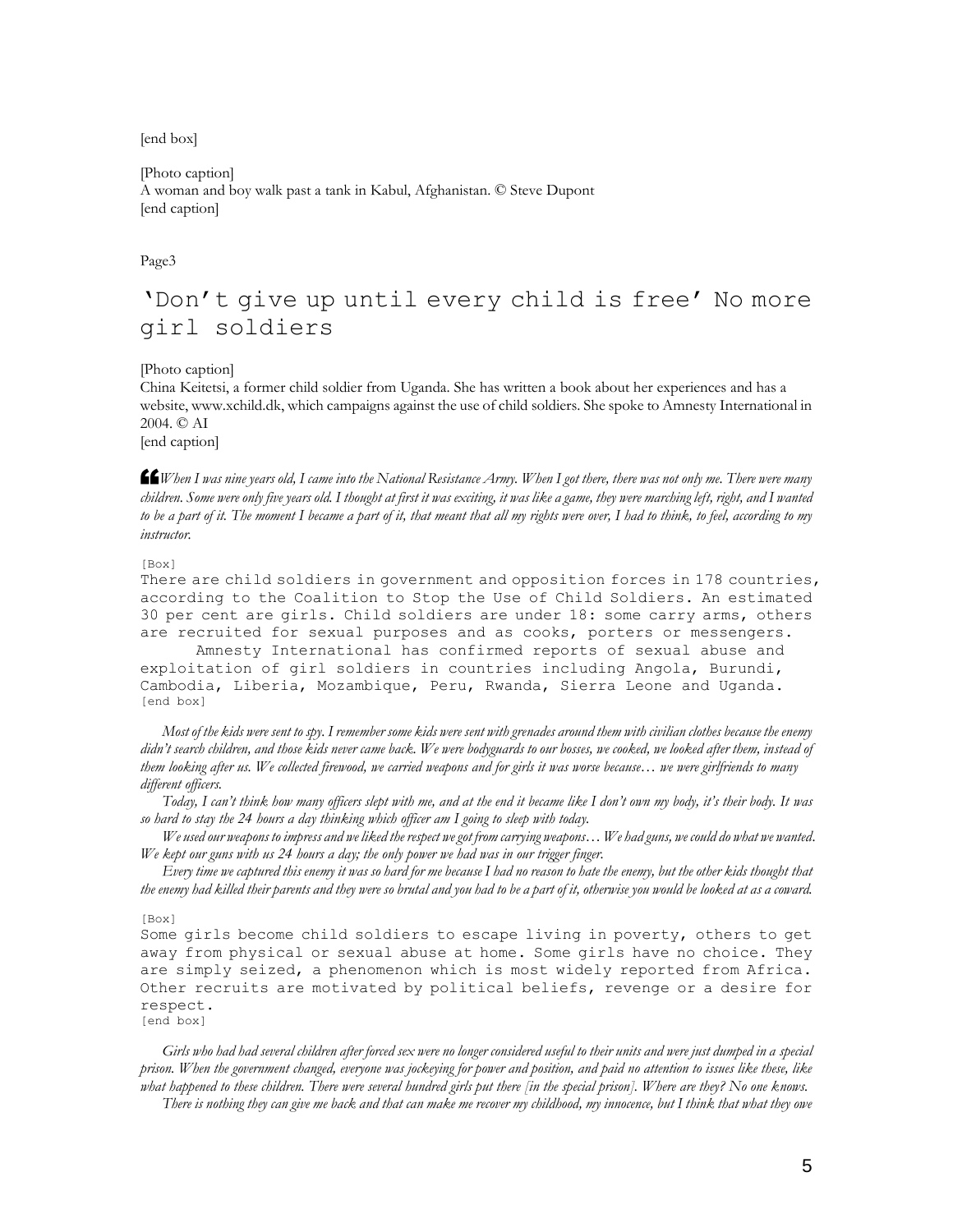*me is to make sure that no other girls go through what I went through. No other girls will have different kids from different officers.*

*I would like to say 'thank you' to all those that are fighting against child soldiers, and don't give up until every child is free.*"

#### [Box]

After conflict, only a small minority of girl combatants are included in demobilization and reintegration programmes. The needs of girl soldiers are often ignored, leaving them to fend for themselves. In Sierra Leone, approximately 30 per cent of child soldiers in rebel forces were girls. Yet between 1998 and 2002, only 8 per cent of the 6,900 children who were formally demobilized in the country were girls. [end box]

Page 4-5

## Rape is no accident of war, but a tool of terror

A group of armed men arrived at the home of 18-year-old Reena Rasaili in a village in Nepal late one night in February 2004. Witnesses said that they broke down the door, searched the house, and took Reena outside to interrogate her. An officer ordered five of his men to take her to a nearby cowshed. At 5am Reena was taken out and three shots were heard. Villagers found her naked body after the security forces left the village. Bloodstains on her discarded clothes and underwear indicated that she had been raped before she was killed.

The widespread use of rape in times of armed conflict reflects the unspeakable terror it holds for women, the sense of power it gives the rapist, and the unique contempt it displays for its victims. It echoes the inequalities women face in their everyday lives in peacetime. Until governments and societies ensure equality and end discrimination against women, rape will continue to be used as a weapon in war.

Rape is employed in conflicts to intimidate, conquer and control women and their communities. It is used as a form of torture to extract information, punish and intimidate. Men and boys also suffer sexual violence in conflicts, but women and girls are the principal victims.

Rape in times of conflict is committed by a wide range of men – including soldiers, other government personnel and members of armed groups. Even those mandated to protect civilians – aid workers and UN peacekeepers – have sexually abused women and girls under their care. An authoritative report from West Africa in 2002 revealed sexual abuse and exploitation of children by employees of national and international organizations, including the UNrefugee agency, UNHCR, and other UN bodies. UN and NATO personnel stationed in Kosovo have used the services of women and girls trafficked into forced prostitution, and in some cases, have been involved in the trafficking. In May 2004, the UN launched an investigation into reports that its peacekeepers in Bunia, Democratic Republic of the Congo, had sexually abused civilians, despite the UN's policy of "zero tolerance" for such abuses.

#### [Photo caption]

A woman holds her two-year-old son as she testifies at a public hearing in New Delhi, India, April 2002. She saw one of her relatives raped and burned alive in Gujarat, February 2002. © AP/Manish Swarup [end caption]

## Targets for abuse

In many conflicts women have been targeted for sexual violence because they were suspected of sympathizing with the "enemy". During the Indonesian occupation of East Timor (now Timor-Leste) between 1975 and 1999, many Timorese women thought to support the pro-independence movement were sexually abused by the Indonesian military.

Women may be targeted for rape not just because they are women, but also because of their social status, ethnic origin, religion or sexuality. In Rwanda, it is estimated that between a quarter and half a million rapes were committed during 100 days of genocidal violence in 1994. An Amnesty International delegation to Colombia in 2004 found that sexual violence during attacks on civilian communities by both military and paramilitary groups targeted Afro-descendent women, indigenous women, peasants and slum-dwellers above all.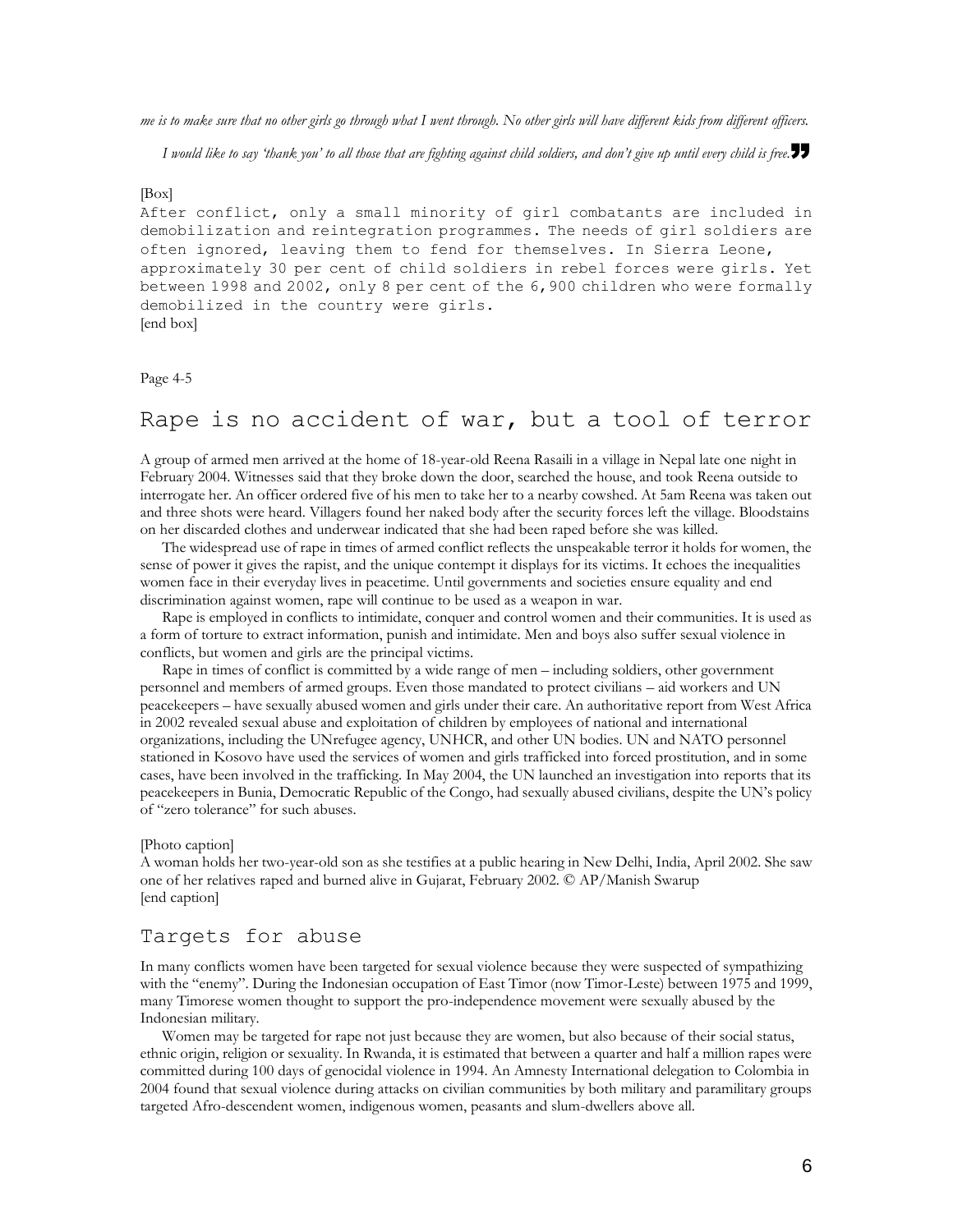#### [Box] 'My life means nothing'

Seventeen-year-old Tatiana Ume from the Democratic Republic of the Congo was eight-and-a-half months pregnant when her husband and two-year-old son were hacked to death by irregular militia in May 2003. When she, her mother and two younger sisters heard that the same militia intended to raid the district of Bunia where they lived, they fled. Six days later they reached a militia checkpoint, but her mother could not pay the US\$100 demanded. The militia cut her throat, killing her. When Tatiana's 14-year-old sister began to cry, she was shot in the head. Her other sister, aged 12, was taken to a nearby clearing and gang-raped. Tatiana was told to leave at once or suffer the same fate. After six days walking she went into labour and gave birth to a girl. Although she had lost a lot of blood, she had to take to the road again the following day. The baby later died, two days before Tatiana was interviewed by Amnesty International. "Today my life means nothing," she sobbed. "My sisters were raped and killed. I have no more relations. I have no children. I have no parents. I have nothing. I only ask God to take away my life so I can find peace."

[end box]

The recent history of Haiti shows the connection between political and sexual violence. The sexual terror inflicted on women after the 1991 military coup re-emerged in the chaotic months before the departure of President Jean-Bertrand Aristide in February 2004. A women's group reported 46 rapes by political factions in January 2004 alone. One woman called Eozelor was punched and then raped by three men in the street near her home. She ran crying to the police station, only to be raped there too.

In many parts of Afghanistan, insecurity has been rife since the fall of the Taleban government in November 2001. Armed groups have abducted and raped women and girls with impunity. In some cases, individual members of the police or the newly established Afghan national army appear to have colluded in the crimes.

In the Indian state of Jammu and Kashmir, widespread and systematic rapes of women by all sides in the conflict, particularly the Indian army, have been reported. Victims have been threatened with further violence if they complain. After 20-year-old Gulsham Bano and her mother, Raja Begum, were gang-raped by members of the Indian security forces in 1999, they filed a complaint. They were then harassed, threatened and told that unless they withdrew their complaint male members of their family would be killed by the security forces.

Rape is often accompanied by extreme brutality. Women and girls are beaten; they have objects forced into their vaginas; and their genitals are mutilated. In the conflict in Sierra Leone in the 1990s, rape and mutilation were used systematically to instil terror and gain military advantage.

Many girls and women who are raped do not survive. They die during the attack or later of their wounds. This is particularly true of young girls. Other medical consequences include increased transmission of HIV and serious complications in reproductive health. Fear, nightmares and psychosomatic body pain are just some of the problems experienced by survivors.

## Stigma and shame

Cherifa Bouteiba, a young Algerian woman, was abducted by seven armed men in June 2001 in Chlef province. She said she was taken to the mountains and repeatedly raped for two days before she escaped. She was pregnant, and subsequently suffered a miscarriage. Her husband divorced her on the grounds that she had "soiled his honour", and she subsequently became homeless as her relatives feared that her presence put them in danger from armed groups. Cherifa Bouteiba told Amnesty International that she was living in constant fear.

Sometimes women are raped in front of others, often family members, to deepen their sense of shame. In some cases, as in Darfur, Sudan, rape is used to terrorize and humiliate an entire village.

Some survivors of rape say they would rather die than let what has happened to them become public. However, many women want their stories, if not their identities, to be known.

Vigorous condemnation of sexual violence by all those in authority and prosecution of those responsible, rigorous training programmes for military and police personnel, and public awareness campaigns are all essential components of the campaign to end sexual violence in armed conflict. For such a campaign to succeed, the stigma and shame of rape need to be directed at those who perpetrate or condone sexual violence, not those they have violated.

#### [Photo caption]

The parents of 18-year-old Kheda Kungaeva hold up photographs of their daughter who was abducted and killed by a Russian army colonel in Chechnya in March 2000. © Paula Allen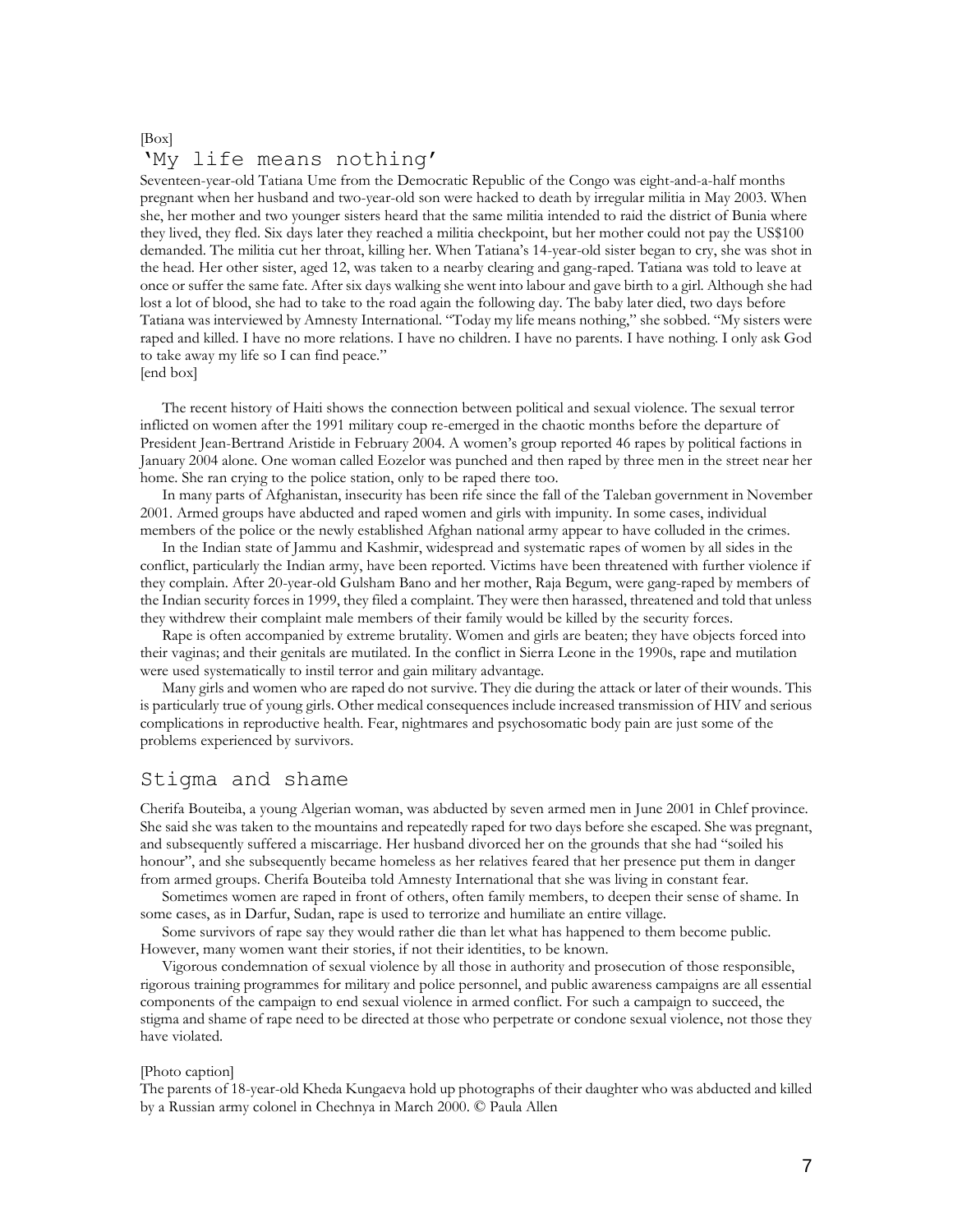#### [end caption]

[Box/Caption]

Ten years after the genocide of 1994, the women of Rwanda are still living with the consequences. Epiphane (not her real name) is 29 years old and has three children.

*"My first husband was killed during the genocide. I had a three-month-old infant during the genocide, but was still raped by militia. I was in a Red Cross camp in the south of the country. The militia came every day to kill and rape… I learned I had HIV when I got tested before the birth of my youngest, in 1999. Since I learned I was infected, my husband said he couldn't live with me. He divorced me and left me with three children, so now I don't know how to pay for food, rent, school and so on. I have no family left. My six-year-old has many health problems, and she must have HIV. She should be on anti-retrovirals, but there isn't the money. Since I was married after the war, it is difficult for me to access help from the Genocide Survivors'*  Fund or other sources. My greatest worry is what will happen to my children *if I die. I want to get sponsors for them, so at least I can die in peace."* © AI

[end box/caption]

Page 6-7

## Paying the price, picking up the pieces

Before a shot has been fired, increased militarization and diversion of resources into military spending make women's daily lives more difficult. Spending on healthcare, childcare and education is often cut in favour of "national security" programmes. For example, US non-governmental organizations have established that the cost of funding one F-22 fighter plane for one year could pay the annual healthcare expenses for 1.3 million women in the USA.

Once fighting starts, bereavement is inevitable. Losing family members causes immense emotional suffering to those left behind, whether women or men. However, because of the discrimination women face in society, it is even harder for them to deal with the economic and social impact of such loss.

[Photo caption]

A family in Rafah (Gaza Strip), sitting in their house which was destroyed by Israeli forces. In the Gaza Strip alone, some 18,000 Palestinians have been made homeless by the Israeli army. © AI [end caption]

## Impoverished and disinherited

In societies where a woman's status is determined by her relationship to a man, widowhood or separation has dire economic and social consequences. These are compounded when a woman cannot obtain official recognition that her partner is dead, even years after he has "disappeared". In Algeria, for example, the Personal Status Code has made it difficult for women to claim land or inheritance if their husbands or fathers have "disappeared". In Guatemala and in the Indian state of Jammu and Kashmir, the widows of those who "disappeared" in the long-running conflicts have been unable to obtain state benefits. In Cyprus, women whose husbands "disappeared" during the war with Turkish forces in 1974 were prevented from remarrying, as the church was reluctant to grant them divorces.

[Box]

The 'disappeared', 'ghosts who return to haunt'

Those whose relatives have "disappeared" must live with the emotional turmoil of not knowing the fate of their loved ones. There is a growing recognition that "disappearance" is a form of torture or ill-treatment inflicted not only on the "disappeared", but also on their close relatives.

In Bosnia-Herzegovina, the name of the town of Srebenica is used to describe post-traumatic syndrome. A judge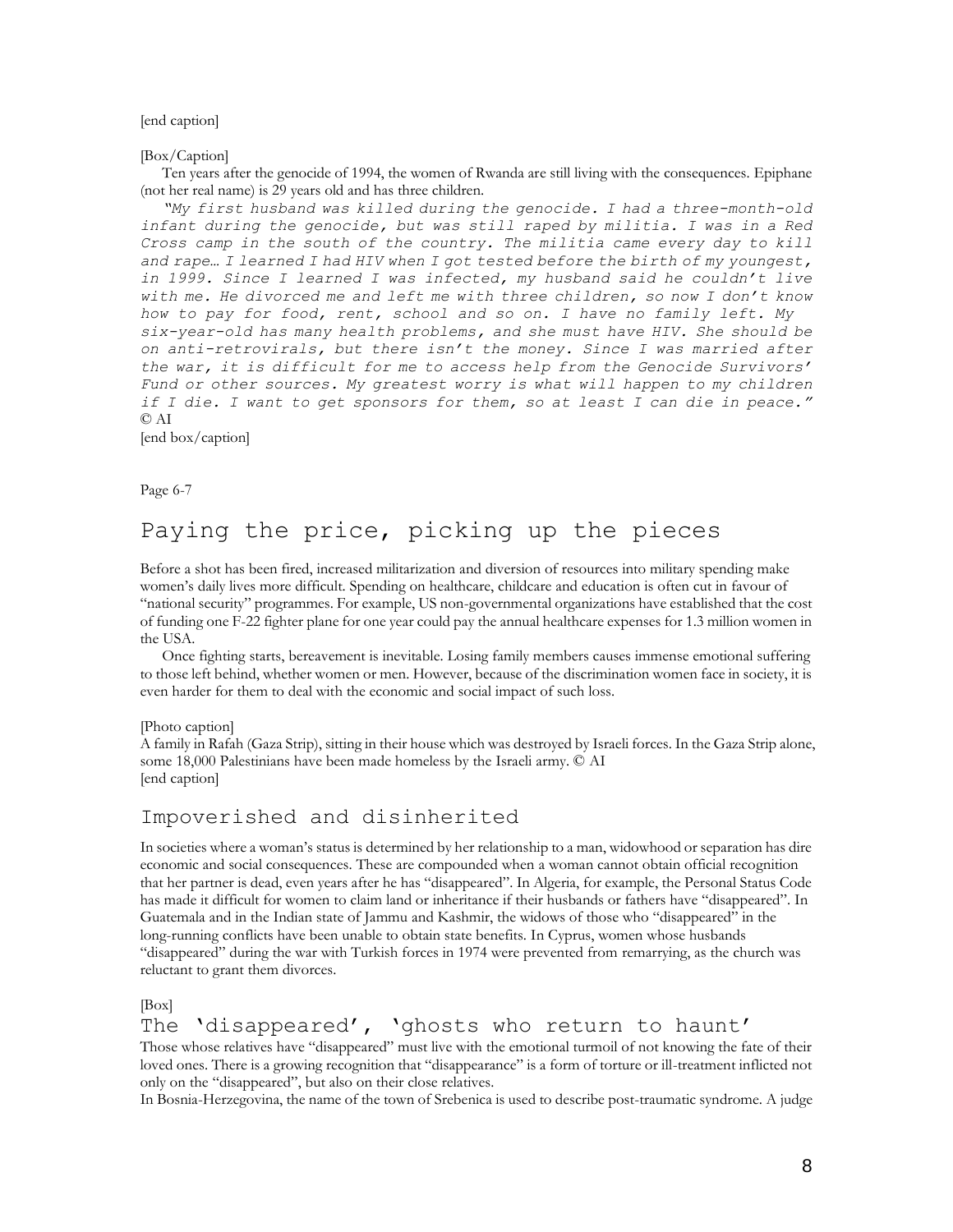of the International Criminal Tribunal for the former Yugoslavia defined this as "the syndrome displayed by the women, children and old people who did not die and who… still have no news of their husbands, brothers, uncles, grandfathers. Thousands of amputated lives… robbed of the affection and love of their kin now reduced to ghosts who return to haunt them day after day, night after night." [end box]

In Rwanda, after the 1994 genocide, women could not inherit property unless they were explicitly named as beneficiaries. This meant that thousands of widows and daughters had no legal claim to the homes, land or bank accounts of their dead husbands or fathers. Widows whose husbands worked for state enterprises or large companies also faced great difficulties in obtaining their husbands' pensions. Women who had lost everything – families, houses, property – found themselves raising their surviving children and the children of other dead family and friends with virtually no resources. Since 1994, the legislation on land rights has gradually been improved, but customary law, which often overrides written law, remains biased against women on issues of inheritance and land ownership.

#### [Box quote]

"That was the beginning of a new type of suffering. Staying in my parents' old house has robbed me of my freedom. I feel constantly tense, desperately needing a private place for my family… I want my children to be able to move around as they wish and to play freely with their toys... I become so depressed that I cannot eat, and this depression has an effect on my husband and children."

A Palestinian woman in the Occupied Territories, where tens of thousands of people have been evicted by Israeli forces who have destroyed their homes. The loss of the family home brings about a particular set of problems for Palestinian women, including in some cases a rise in domestic violence. The women often feel unable to complain because their problems are not seen as a priority, and they face enormous practical and financial difficulties.

[end box]

## The struggle to survive

Destruction of communities, land, resources and infrastructure affects everyone. However, women suffer the greatest burden when, as is often the case, their roles in their family and community mean that they relied on the lost facilities. The impact on women's economic and social rights – including their right to food, water, health, housing, employment and education – can pose as much of a threat as more direct forms of violence.

Often women are responsible for providing food and water for their families. If distribution systems have been polluted or destroyed, it is women who will have to go further afield in search of supplies, often entering minefields or areas where they may be at risk of assaults.

Some women find that their traditional skills and activities, such as food production, are no longer possible because of destruction, environmental pollution or because they have had to abandon their homes. They may then be forced into illegal activities, which put them at risk from the authorities. Sudanese women, for example, who fled north to escape the decades-long conflict in the south, turned to illegal brewing. Many were imprisoned, usually for four months, resulting in further hardship for their children.

If homes have been destroyed or families have been evicted, as happened in the 1990s to Kurdish communities in Turkey and various ethnic groups in Myanmar (Burma), women are particularly hard hit because of their responsibility for providing shelter and food for their families.

#### [Photo caption]

A Sierra Leonean survivor of amputation caring for her baby, 2001. In a decade of internal armed conflict in Sierra Leone, thousands of civilians were raped, abducted, forcibly recruited to fight, mutilated and killed. © ICRC/ Nick Danziger

[end caption]

#### [Box]

#### The toll on women's health

Conflict and insecurity take their toll on women's health in a number of ways: physical wounds caused by war-related injuries; vulnerability to disease aggravated by fatigue, malnutrition and displacement; damage to the healthcare system; inaccessibility of health centres and hospitals due to insecurity; and widespread sexual violence and the attendant transmission of HIV and other diseases.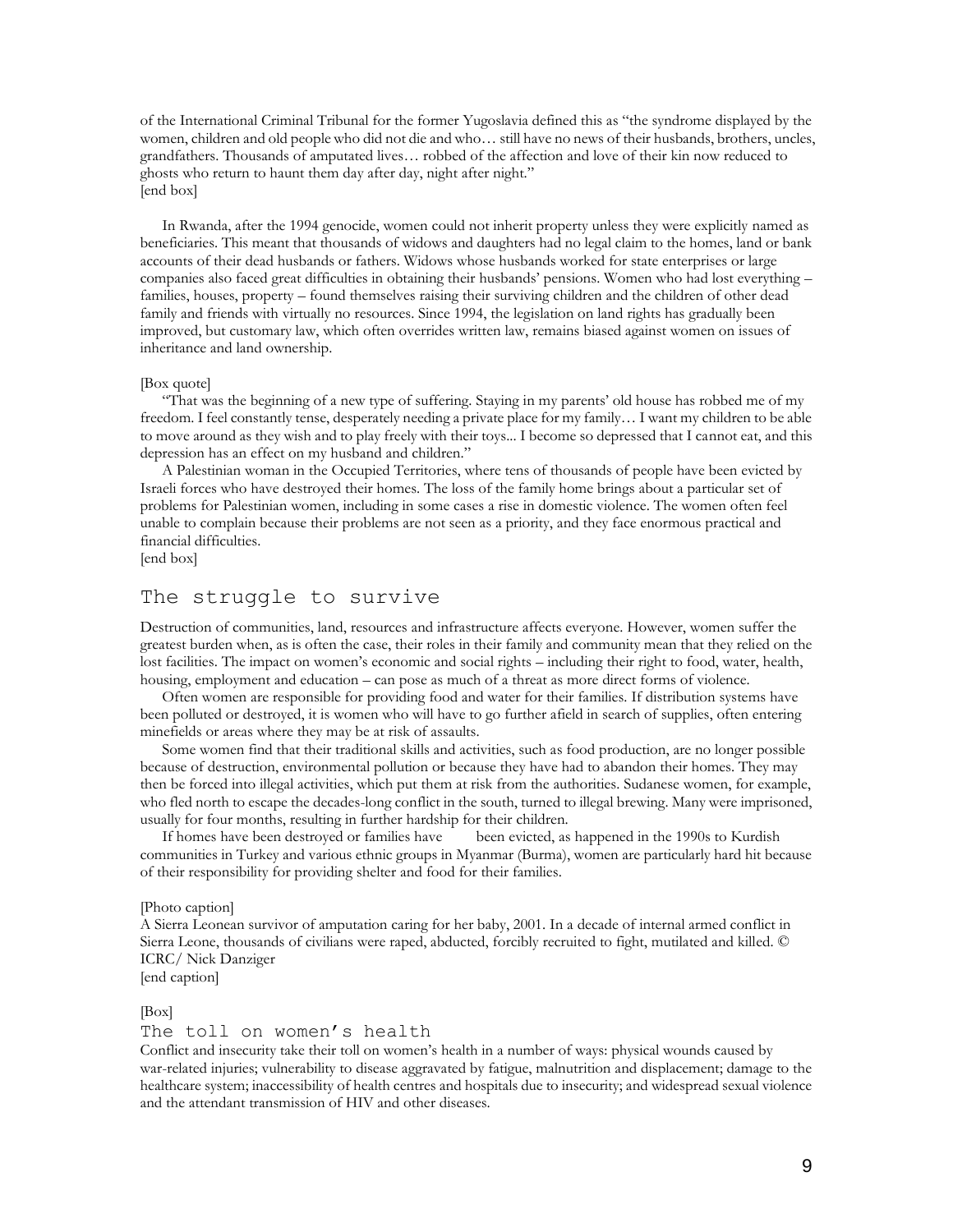Discrimination against women and cultural restrictions work against women receiving appropriate healthcare. For example, in Afghanistan, discrimination against women in education means that there are few women healthcare workers, yet cultural practices dictate that injured or ill women must be treated by women.

Rape victims may be infected with sexually transmitted diseases including HIV/AIDS. In societies where women and girls have suffered systematic rape, the risk of a rapid spread of HIV increases dramatically. In Liberia, where an estimated 40 per cent of civilians suffered some form of sexual abuse during the conflict, clinics in Monrovia reported in 2003 that all female patients tested positive for at least one sexually transmitted infection. Most of the patients said they had been raped by former government militia or armed opposition forces. In post-conflict Rwanda, an estimated 70 per cent of rape survivors live with HIV.

People known to be living with HIV face stigma and social rejection. Health services may be severely under-resourced and access to treatment may be manipulated for political reasons. It is not only the availability of medicines that will determine the future of people with HIV. Proper nutrition, decent housing and personal and financial security all affect survival chances. [end box]

## Page 8

## Fear and flight: the search for safety

#### [Quote]

*"We ran, I had the little one on the back and two on my hands and two with my older brother. We were hiding in the forest and I had only one little bag of clothes and nothing else. For three days I could only feed my children with water. I was pregnant and I lost my baby. I was very weak but everybody had to help themselves. I was worried that we would all die. Some people who came by gave us food."*

S. a 38-year-old mother of six from Abu Sin, Darfur, Sudan. [End quote]

Armed conflict is a major reason why today, 40 million people worldwide are displaced within their own countries or are refugees seeking protection abroad. According to some estimates, up to 80 per cent of refugees are women and children.

Women in flight are often the main providers of food, shelter and care for children and other relatives. Many are coping with the absence of male relatives. The anguish of abandoning their homes can be intense; and for those who lose children in the chaos and confusion, the trauma can last a lifetime.

#### [Photo caption]

An Albanian Kosovan woman carries her daughter into a refugee camp in Macedonia, April 1999. Thousands of people fled their homes in Kosovo during 1999 to escape ethnic fighting and NATO bombardment. © Rex [end caption]

Women on the move face journeys involving physical hardship and lack of shelter, food and other basic necessities. In war-torn regions they are sometimes trapped in areas where no aid can reach them. The conflict in the Democratic Republic of the Congo has resulted in approximately 2.7 million people, the majority women and children, being internally displaced. Many have no external support at all.

#### [Photo caption]

Afghan refugee women attend a gathering to discuss peace and solidarity in Afghanistan in December 2001. More than 500 delegates attended the meeting in Peshawar, Pakistan. © AP/Charles Dharapak [end caption]

Sometimes people are forced to flee as an intentional strategy of war. This was the case, for example, during the conflicts in Central America in the late 1970s and early 1980s; in the former Yugoslavia in the 1990s; in East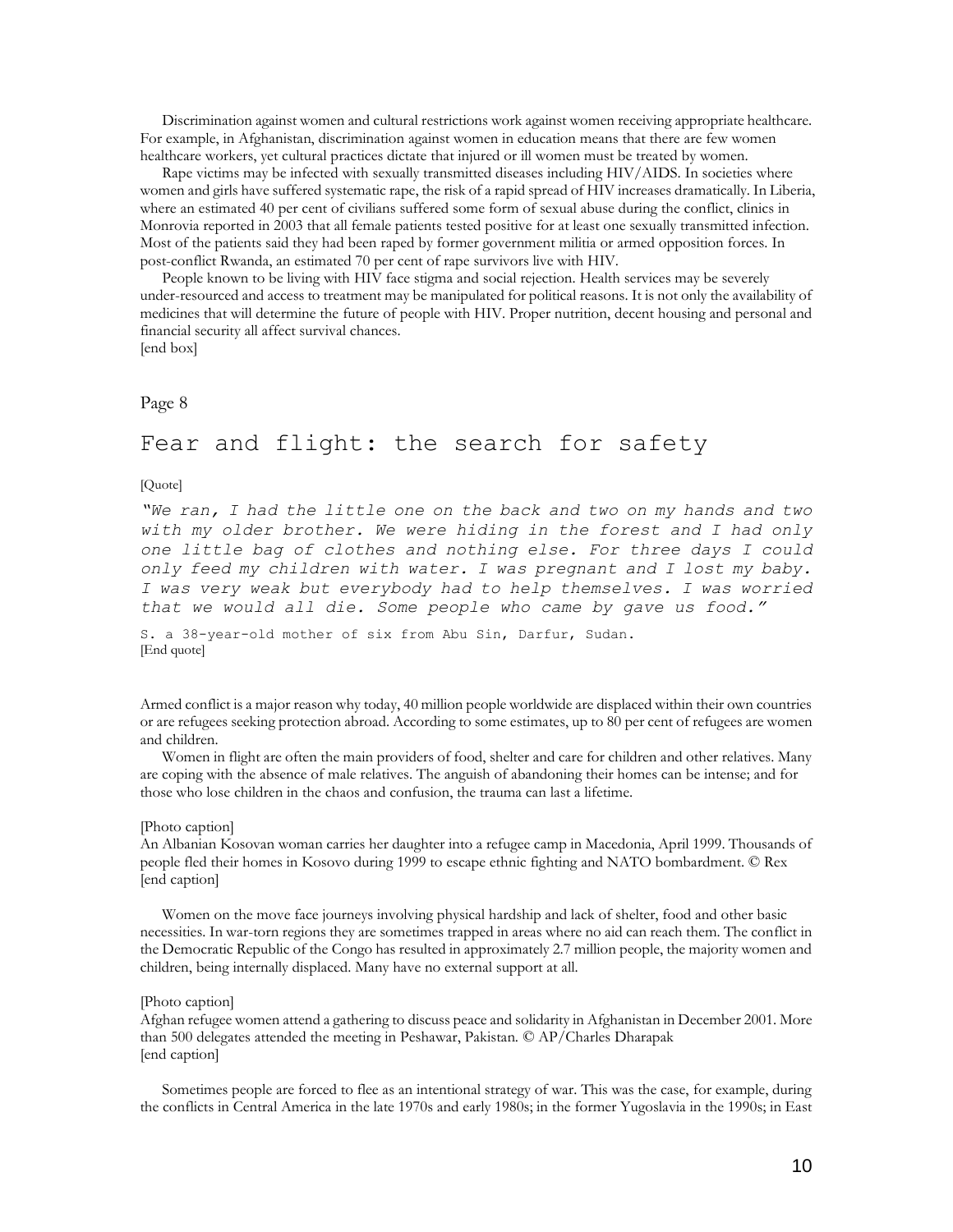Timor (now Timor-Leste) in 1999; during the recent conflicts in Burundi and Angola; and in western Sudan in 2004.

Women fleeing without the protection of their communities or male relatives are at increased risk of gender-based abuse and violence, including rape. Women and girls in flight may be forced to offer sex in return for safe passage, food, shelter or documentation. Government officials (such as immigration officials or border guards), smugglers, pirates, members of armed groups and male refugees have all been known to abuse refugee women in transit. The government of Colombia reported in 2003 that 36 per cent of displaced women in the country have been forced to have sexual relations with men.

## Camps – haven or horror?

If they reach a camp for refugees or the internally displaced, women and girls often find that food and other resources are in short supply, and that what is available is not distributed equitably. The UN Development Fund for Women, UNIFEM warns that women and girls face discrimination in camps in the distribution of everything from food to soap and plastic sheeting.

Often women and girls are at risk of sexual exploitation by those who control access to food and supplies. Sometimes, the very officials entrusted with their care, including peacekeepers and humanitarian workers, abuse displaced women and girls.

```
"I have to sleep with so many men to make 1500 so that I can feed myself 
and my child. They pay me 300 each time, but if I am lucky and I get 
an NGO worker he can pay me 1500."
```
Young refugee mother in Guinea, 2002.

The strains, boredom and frustrations of camp life are blamed for increased domestic violence and marital rape. Poorly planned camps, designed without taking women's needs into account, can also expose women to violence. In Uganda, for example, it was reported in 2002 that women forced to leave the camp in search of water and firewood were abducted and sexually assaulted.

The needs of women are often overlooked, as men – whether officials or refugee leaders – make decisions and allocate resources. It is only recently, for example, that sanitary protection has been included in the UNHCR's list of essential supplies, even though the majority of refugees are women.

Page 9

## Collateral damage? Women, weapons and war

Sometimes civilians are killed or injured because they are targeted directly or because combatants fail to take sufficient steps to avoid harming them. Sometimes it is the nature of modern weaponry that puts civilians, and therefore women and children, at risk.

Indiscriminate weapons, including chemical, biological and radiological weapons, lead to large-scale civilian deaths and cause serious harm to surviving women's reproductive health. Other weapons, such as anti-personnel landmines and other unexploded ordnance, are particularly dangerous for children and women because of the patterns of their lives. Such weapons leave a long-term destructive legacy. They make it much more difficult to rebuild homes and grow food – tasks which often fall to women. Caring for the casualties also falls disproportionately on women.

When Iraqi forces used chemical weapons against the Kurds of Halabja in 1988, they killed an estimated 5,000 people outright and injured thousands more. By 1998 there were reports that an increasing number of children in the area were dying of leukaemia and lymphoma. In early 2004, an in-depth medical study suggested increased rates of infertility, babies born with disabilities, and cancers.

#### [Quote]

*"On the first day of my visit to the labor and gynaecological ward in the hospital, there were no women in normal labor and no one had recently delivered a normal baby… the staff in the labor ward told of the very large proportion of pregnancies in which there were major*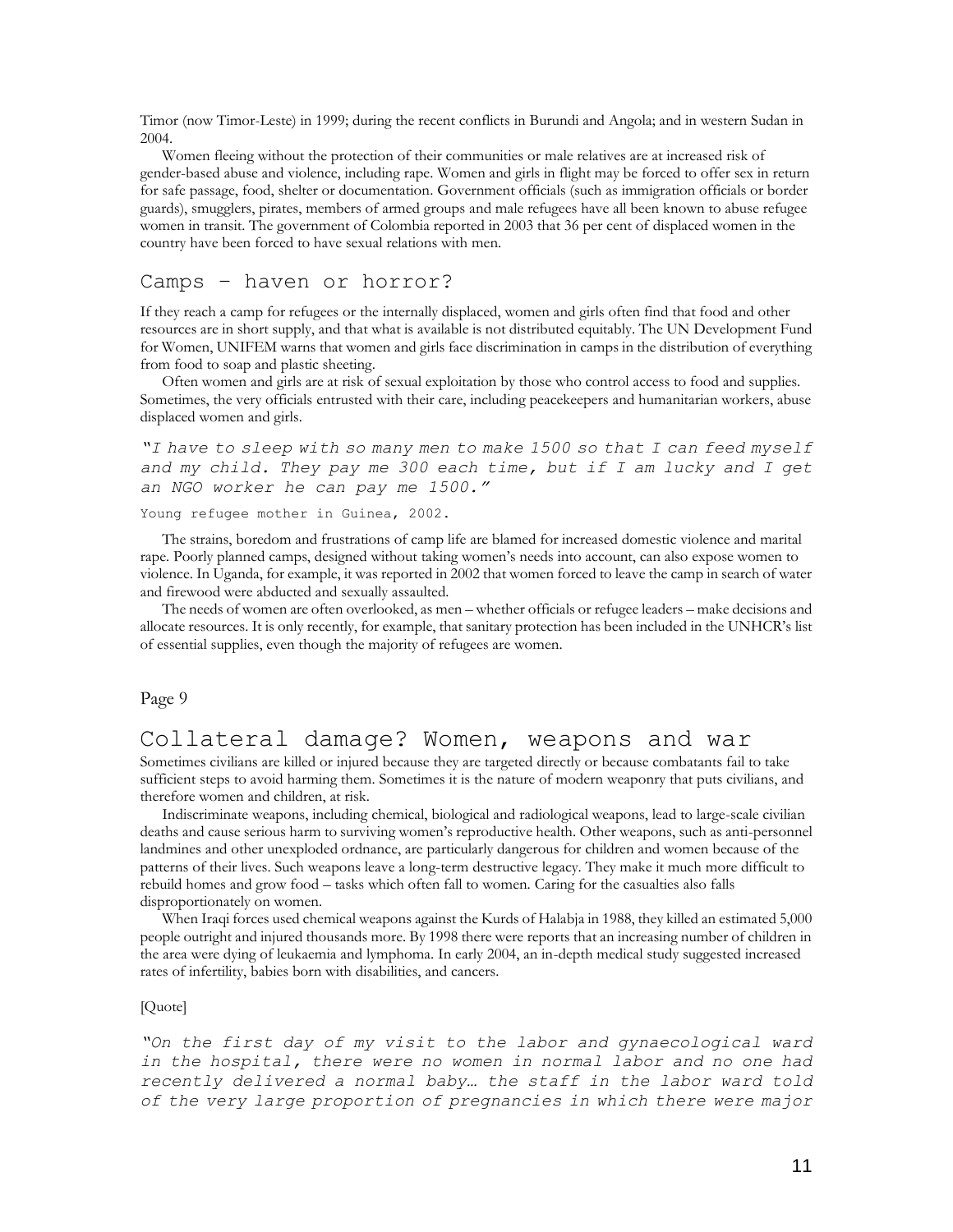#### *malformations."*

A doctor describing conditions in Martyrs' Hospital, Halabja, Iraq, 1998.

[end quote]

[box]

Seventeen-year-old Hikmat al-Malalha, her mother Nasra and cousin Salmiya were killed on 9 June 2001 when a flechette shell hit their tent in Zeitoun, a Bedouin village near Gaza City in the Israeli-Occupied Territories. Flechette shells are filled with up to 5,000 potentially lethal five-centimetre long steel darts (flechettes). Three other family members were wounded. In October 2002, Israeli non-governmental human rights organizations petitioned the Israeli Supreme Court seeking a ban on the use of flechettes in the Gaza Strip – one of the most densely populated places in the world. The petition was rejected in mid-2003.

[end box]

## Landmines continue to kill and maim

There are an estimated 15,000 to 20,000 new landmine casualties each year. Injured women and girls are less likely to receive treatment than men and boys. Women also have less access to rehabilitation and artificial limbs.

[Photo caption] A landmine survivor being fitted with a prosthetic leg at a workshop in Luena, eastern Angola, in 2001. © Panos Pictures/J.B. Russell [end caption]

[box]

There are thought to be around 639 million small arms in the world, produced by more than 1,000 companies in at least 98 countries. Eight million new weapons are produced every year. Further dangers to women are created by the large number of arms often left in circulation after conflicts, together with habits of using force to solve problems. Amnesty International, together with other international non-governmental organizations, has launched a campaign to reduce arms proliferation and misuse, and persuade governments to introduce a binding arms trade treaty. Visit the Control Arms campaign website: [www.controlarms.org](http://www.controlarms.org/) [end box]

Injured men are often given priority when resources are scarce. In many of the countries littered with landmines, such as Afghanistan, Cambodia, Croatia and Mozambique, women cannot free themselves from their family and village duties for the two to three weeks required for treatment. Cultural restrictions on women travelling, or on being treated by male healthcare workers, may also prevent women from receiving treatment.

[photo caption]

Ahlam Abd al-Zahra Idris lost her legs when her house in Basra, Iraq, was shelled by Coalition Forces on 21 March 2003. Her baby was wounded along with other members of her family. © AI [end caption]

In the aftermath of war, mine removal programmes sometimes ignore women's needs, such as the routes they follow to collect water or firewood, grow food or take produce to market. Women's higher rates of illiteracy, their social exclusion and their heavy workload mean they are less likely to receive information about mines and de-mining programmes.

[Box]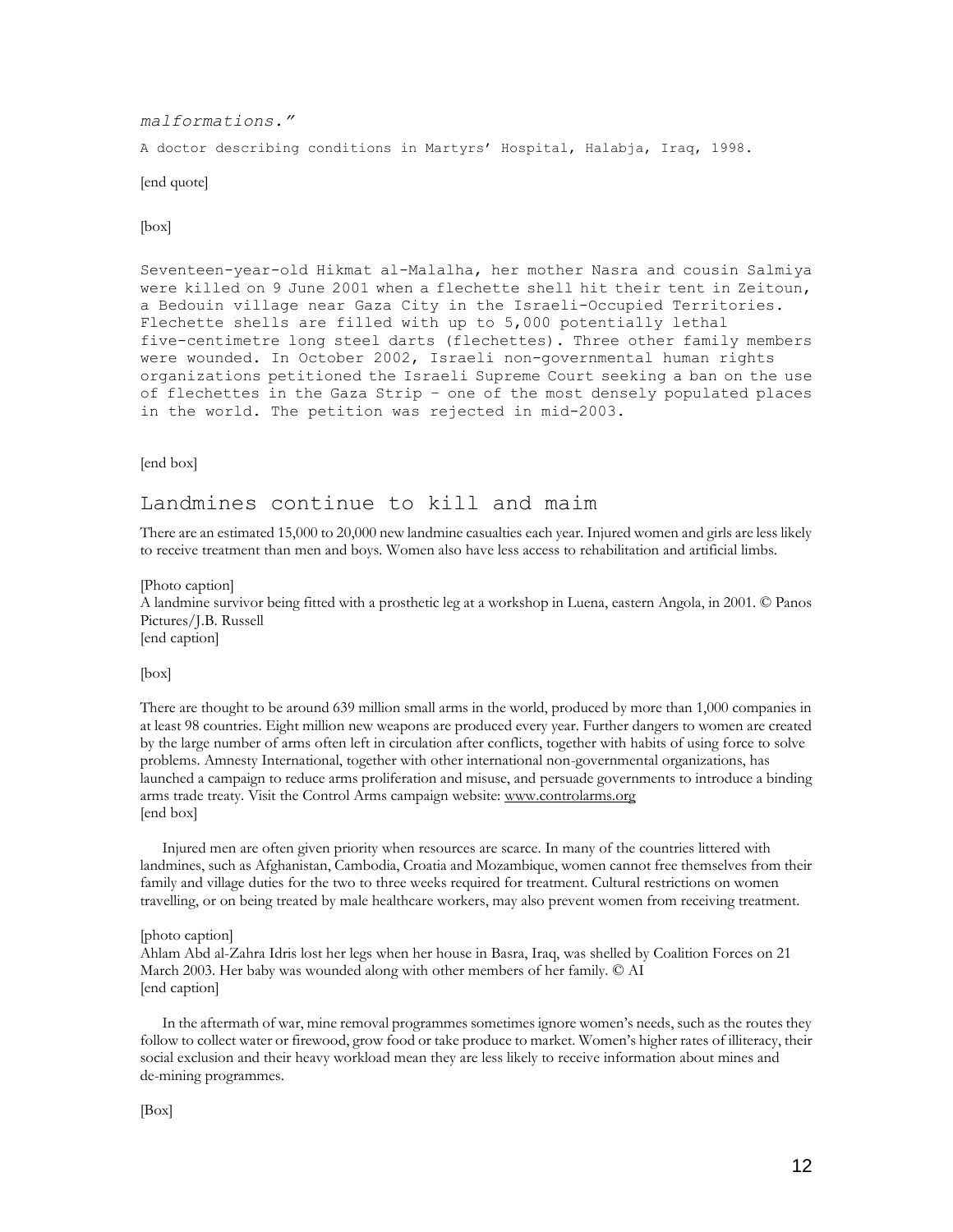Anti-personnel landmines were banned by the Mine Ban Treaty in 1997, but 51 states have still not agreed to it.Clearing landmines left in the ground from previous conflicts will take decades or longer. In some countries – including Burundi, Colombia, the Democratic Republic of the Congo, Georgia, India, Myanmar, Pakistan, Nepal, Philippines, and the Russian Federation – landmines continue to be laid by government forces or armed groups. [end box]

[Page 10-11]

## Tear down the barriers to justice

A key factor allowing violence against women to continue is the failure to hold those responsible to account.

Ensuring justice means more than punishing perpetrators. It must include establishing the rule of law and a just social order based on concern for human security rather than military security.

## Crimes committed with impunity

Rape and other gender-based violence during wartime have long been prohibited, both domestically and internationally, but these crimes are often ignored and rarely prosecuted. Rape is a crime with one of the lowest conviction rates in the world – around 10 per cent in peacetime. In situations of conflict the prospect of justice is even more remote.

There are many reasons for this widespread impunity. Fear, intimidation and the stigma associated with sexual violence deter women from pursuing justice. Women from marginalized communities may feel totally alienated from the legal system, and in some areas, the legal system has completely broken down as a result of conflict.

Often, laws are inadequate in the area of sexual violence against women. Even when countries have appropriate legislation in place, they may not implement it effectively. Although sexual slavery and rape against war-affected individuals have been incorporated into Colombia's new Penal Code, for example, no cases had been brought by the start of 2004, despite the submission of copious testimonies.

#### [Photo caption]

A Chilean human rights activist is escorted by police out of a Congress meeting in Valparaíso, Chile in June 2000. The meeting was interrupted when human rights activists started to shout slogans demanding that those responsible for abuses during the rule of General Pinochet be brought to justice. © Claudia Daut/Reuters [end caption]

Rules of evidence and procedure which fail to take account of women's experiences can also work to prevent women seeing their abusers convicted. For example, forensic evidence is often required, but is expensive, difficult or impossible for women to obtain.

Where those accused are government soldiers, a complaint may fall within military jurisdiction, an additional source of impunity in countries around the world. Prosecuting members of armed opposition groups is even more difficult. Although all parties to an armed conflict are bound by the basic principles and certain rules of international humanitarian law, in practice very few means exist of enforcing these legal obligations against members of armed groups.

#### [Box]

Indonesia has so far failed to cooperate with UN-sponsored efforts to investigate and prosecute crimes against humanity and other serious crimes, including rape, carried out in East Timor (now Timor-Leste) by the Indonesian military and pro-Indonesian militia in 1999. To date, none of the nearly 350 people indicted in connection with rape and other grave crimes have been transferred from Indonesia to Timor-Leste for trial. [end box]

## Beyond the Geneva Conventions

The Geneva Conventions of 1949 focused primarily on the needs of combatants and on the treatment of former combatants, such as prisoners of war. However, they prohibited rape, indecent assault and other crimes committed largely against women. Two Additional Protocols to the Geneva Conventions were adopted in 1977, to strengthen, among other things, the protection of civilians in time of conflict. The second Protocol focuses on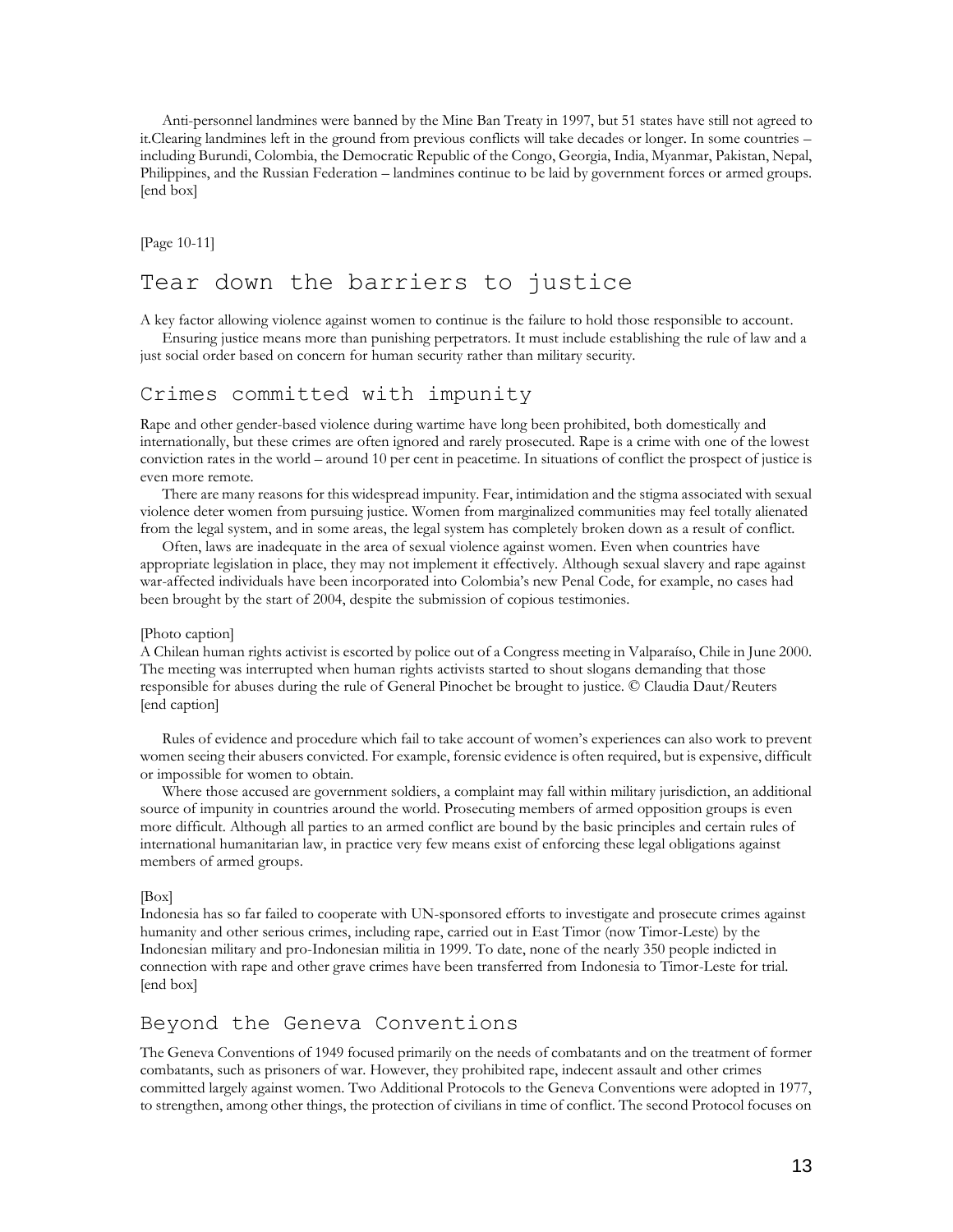internal conflicts.

The Geneva Conventions and their Additional Protocols have limitations, but if they were universally enforced they would provide significant protection to women and girls in armed conflicts. In reality, however, they are often breached by both government forces and armed groups. Their provisions for the universal prosecution and punishment of those who commit war crimes have seldom been enforced.

In the 1990s, largely in response to atrocities including widespread rape and sexual abuse of women in the former Yugoslavia, the international community took steps to address crimes against women in armed conflicts.

Legal advice and global campaigning by women's rights advocates contributed to groundbreaking developments in international law at the UN international criminal tribunals, established to look into crimes committed during the conflicts in the former Yugoslavia and then in Rwanda. The Tribunals' statutes and judgments established individual responsibility for abuses against women in both conflicts. They defined wartime rape as a distinct crime and recognized it as torture, and in certain circumstances as a means of "ethnic cleansing", and an element of genocide.

Criminal responsibility for rape was attributed, not only to actual rapists, but also to those in command of them. The Tribunals convicted men of acts such as sexual enslavement, forced nudity and sexual humiliation – in addition to rape and sexual assault – recognizing such acts as serious international crimes.

The statutes and judgments of the Tribunals established important principles, helping to recognize sexual violence as a weapon of war and a tool of terror and destruction. Their rules of procedure sought to address the sensitivities of victims and witnesses, allowing the use of pseudonyms and electronic disguise of voices and photographic images. The Tribunals also recommended protective measures for victims and witnesses, and counselling and support.

While these developments at the international level have established important principles and precedents, they have been slow and costly, and relatively few convictions have been obtained. International mechanisms can only ever be a complement to national remedies, rather than a substitute for them.

#### [Box]

A number of indigenous women have been raped by Mexican government soldiers in the state of Guerrero over the past decade. All the cases have been transferred to military jurisdiction, which has consistently failed to conduct proper investigations, guaranteeing that the rapists go unpunished.

Seventeen-year-old Valentina Rosendo Cantú, a member of the Tlapaneca (Me'phaa) indigenous group, was raped by soldiers near her home in Barranca Bejuco, Guerrero state, in February 2002. A formal complaint was lodged. While denying any involvement, the military set about gathering information in a highly intimidatory manner, arriving en masse in Valentina Rosendo's community and asking her to identify her attackers from among a large group of soldiers.

Two months later, the case was transferred to the military justice system. An appeal for the case to be heard by civilian judicial authorities was unsuccessful, and it was submitted to the Inter-American Commission on Human Rights.

[end box]

## Genuine justice

The pursuit of justice through the courts is not sufficient to give women victims redress, nor to ensure that such crimes will not happen again.

Women who have been abused have the right to see their abuser brought to justice, and also to reparation. The underlying principle is that the harm done must, as far as possible, be repaired.

#### [Photo caption]

An Indonesian woman protests in Jakarta in May 2003 against the internal armed conflict in Nanggroe Aceh Darussalam. Indonesian government forces are fighting an armed independence group, the Free Aceh Movement. Both sides have been accused of serious human rights abuses. © AP/Tatan Syuflana [end caption]

There are five elements to reparation:

- financial compensation;
- medical care and rehabilitation;

• restitution (seeking to restore the victim/survivor to her previous situation);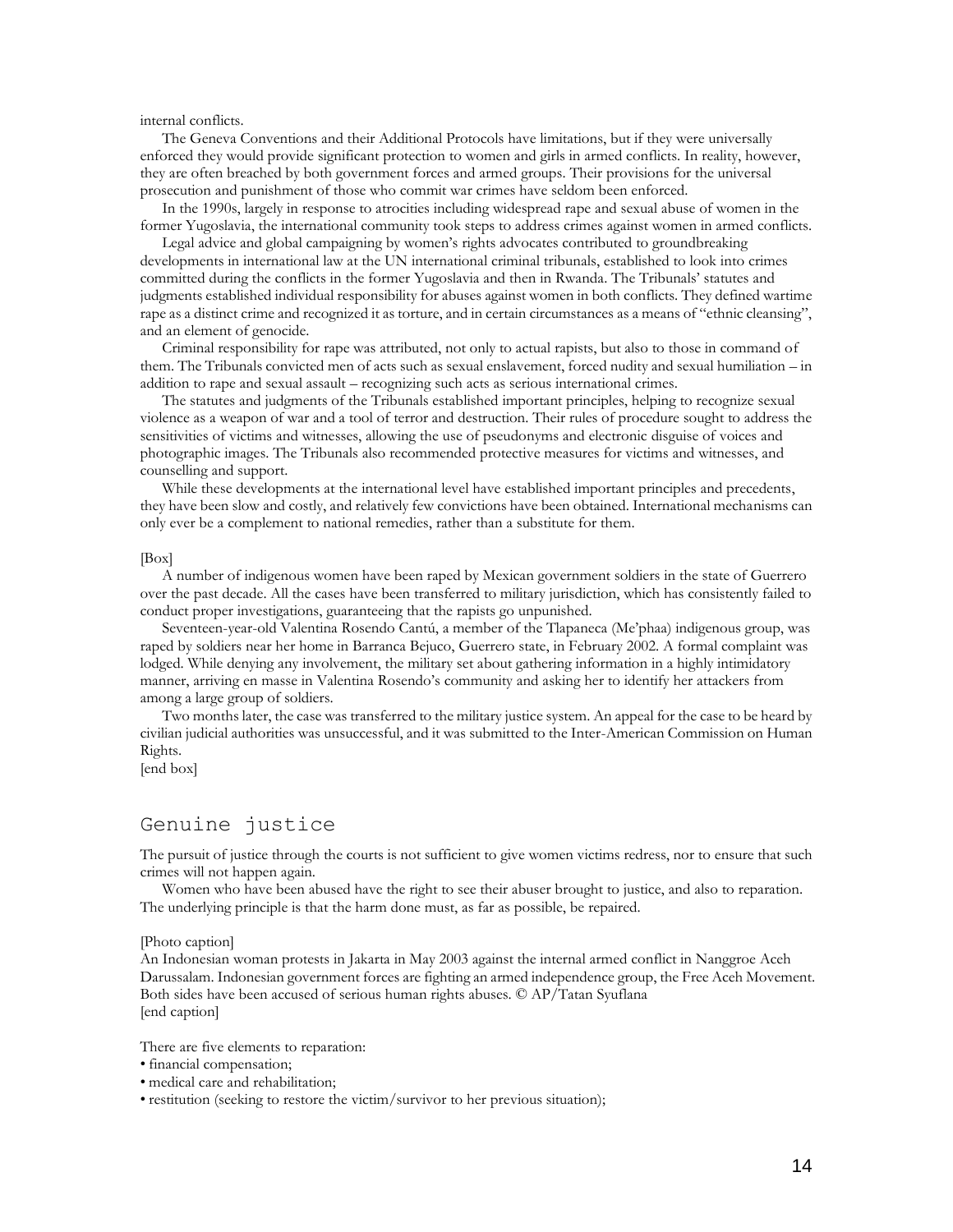• guarantees of non-repetition;

• other forms of satisfaction such as restoration of dignity and reputation, and a public acknowledgment of the harm suffered.

Women from across Asia who were used as sex slaves by the Japanese Imperial Army during the Second World War have campaigned for justice for years. The former "comfort women" are demanding a public apology from the Japanese government, a memorial, a thorough inquiry, and the inclusion of their story in Japanese school textbooks, as well as compensation for their suffering and prosecution of their abusers.

Although individual representatives of the Japanese government have issued a series of apologies, they have not spoken for the government as a whole. Japan has made no acknowledgment of legal liability and has undertaken no prosecutions.

[Box]

#### International Criminal Court

The work of women's advocates and human rights organizations is reflected in the 1998 Statute of Rome establishing the International Criminal Court. The Rome Statute broke new ground in recognizing a broad spectrum of sexualized violence as crimes against humanity, war crimes and elements of genocide. These include rape; enforced prostitution, forced pregnancy and sterilization; and gender-based persecution. The crime of sexual slavery received its first treaty recognition, and trafficking in people was recognized as a form of enslavement for the first time.

#### International Tribunal for the former Yugoslavia

In 1998 the International Criminal Tribunal for the former Yugoslavia tried three Bosnian Muslims and one Bosnian Croat on charges of murder, torture (including rape) and ill-treatment at the prison camp of Celebici. Three were convicted: one because he had authority over those who committed the crime and knew, or should have known, that there was a risk of such crimes. Another was convicted of torture for several rapes he committed himself. The Tribunal treated rape as torture and as a war crime. [end box]

[Page 12-13]

## Women activists show the way

[Photo caption]

Algerian women march to demand the repeal of laws which discriminate against women, March 2002. © Reuters/Zohra Bensemra [end caption]

#### [Quote]

*"It was there in that torture chamber that I learned about the special treatment they reserve for women… They can't stand it when they see a woman who thinks for herself, who wants to change the course of history, who wants to change her country's future."*

Nora Miselem, a women's human rights defender, was detained in Central America in the late 1970s and early 1980s. Her jailers tortured her, including through repeated gang-rapes.

[end quote]

Human rights defenders – women and men – play a vital role before, during and after conflict. They warn the world of impending problems, monitor the conduct of hostilities, provide emergency assistance and uncover crimes. In the aftermath, they are essential to ensuring that peace and reconstruction processes are fair and sustainable.

All human rights defenders face increased pressures and risks during armed conflicts. Gathering information, interviewing survivors and publicizing abuses all become more difficult. Given how traditional attitudes to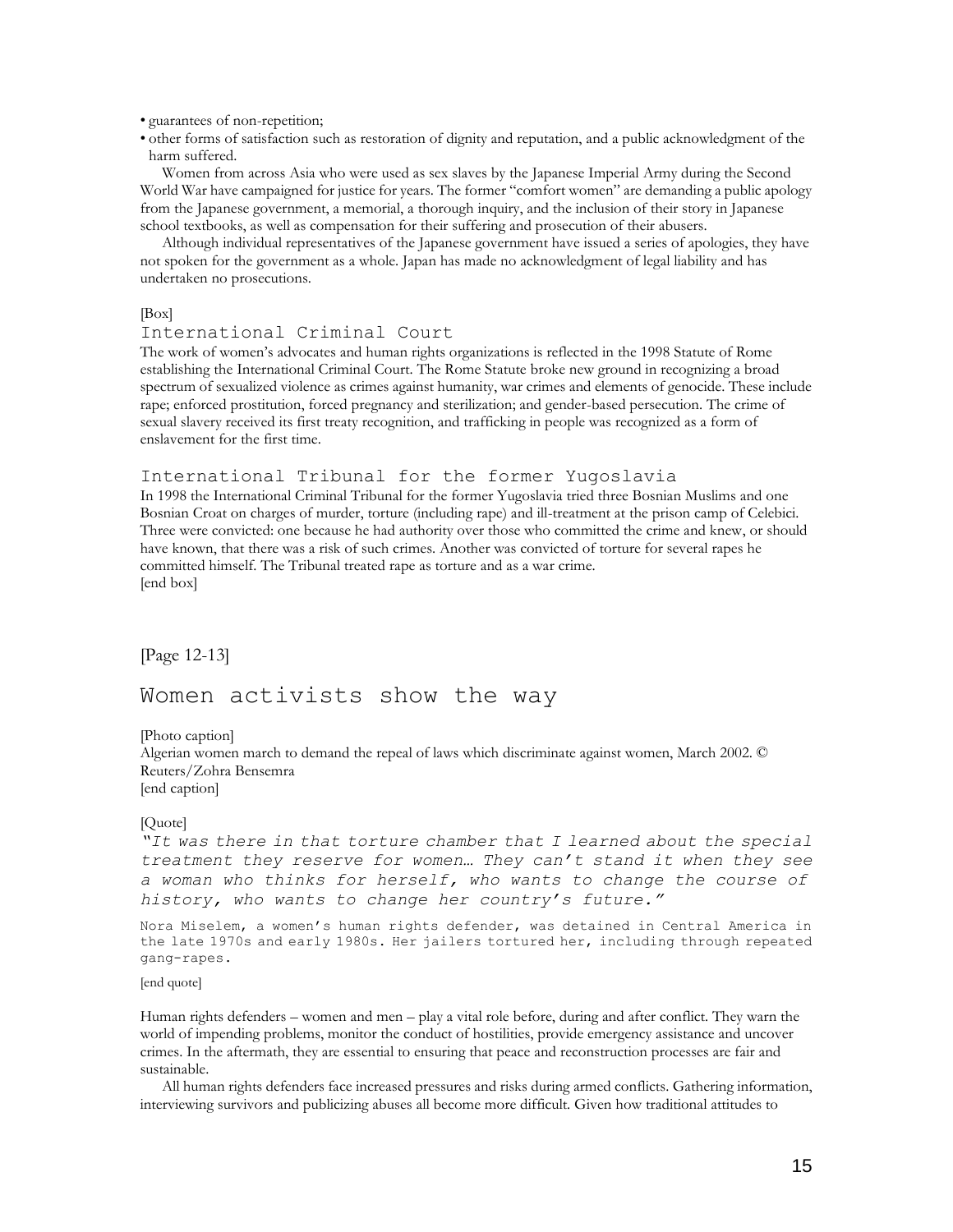women's sexuality are often invoked in the rhetoric of war, women human rights defenders who focus on issues such as sexual orientation and reproductive rights are particularly at risk of hostility and violence.

Esperanza Amaris Miranda, a member of the Popular Women's Organization which has campaigned for women's rights for more than 30 years in Colombia, was abducted from her home in October 2003 by three armed men – apparently members of army-backed paramilitary forces. A few minutes later, Esperanza's body was found lying in the road. She had been shot dead.

## A passion for justice

Despite facing enormous personal risks, women have come together in countries in every region of the world to lead the demand for justice. They are at the core of the human rights movement seeking justice for those murdered, "disappeared" or tortured by members of the security forces.

Women consistently try to meet their communities' needs, even in the most difficult of circumstances. Medica Zenica, based in Bosnia-Herzegovina, established mobile health clinics during the conflict in the early 1990s to provide medical care and psycho-social assistance to women survivors of sexual violence. Similarly, in Algeria, the Wassila network, a loose association of women's and children's groups, health workers and other individuals formed in 2000, documents the testimonies of women victims of violence, and offers them medical and psychological care.

#### [Quote]

*"History will acknowledge the crucial role of women human rights defenders in building up sane and safe societies."* 

Marieme Helie-Lucas, founder of Women Living Under Muslim Laws. [end quote]

Women's groups have joined across national, ethnic, political and religious divides to involve women in peace processes and help end conflicts. Such coalitions have been seen in places as diverse as Papua New Guinea (Bougainville), Northern Ireland, Guinea, Israel/Occupied Territories, Liberia, Serbia, Sri Lanka and Sierra Leone.

Women's non-governmental organizations in Djibouti, Eritrea, Ethiopia, Somalia, Somaliland and Sudan formed a coalition, Strategic Initiatives for Women in the Horn of Africa, to link their campaigns on the issue of violence against women. In 2004 they joined Amnesty International's Stop Violence against Women campaign.

## Building for peace

Once conflicts have ended, women are frequently prominent in efforts to rebuild their shattered societies. The genocide in Rwanda claimed about half of the country's health workers and left hundreds of thousands of rape survivors living with HIV. In the wake of the massacres, women came together in organizations such as the widows' association AVEGA to provide social support and health services.

#### [Quote]

*"We've… had to carry on with our lives and care for Rwanda's children. Otherwise, what would happen to the next generation?… We have little choice but to rebuild our nation and try to heal the wounds ourselves."*

Member of Rwandan widows' association AVEGA. [end quote]

It is vital that women are active participants in the decisions that affect their lives before, during and after conflicts. That is the only way to ensure that women's concerns and needs are on the agenda and get the priority they need.

Peace negotiations are unlikely to succeed if violence, grievances and tension continue to simmer. Communities have to agree on ways to resolve future issues and disputes, and how to integrate former soldiers into the community. Nations have to develop more just, equitable and democratic systems which can move towards eliminating poverty and discrimination. Women have to play their full part if these processes are to be successful and sustainable.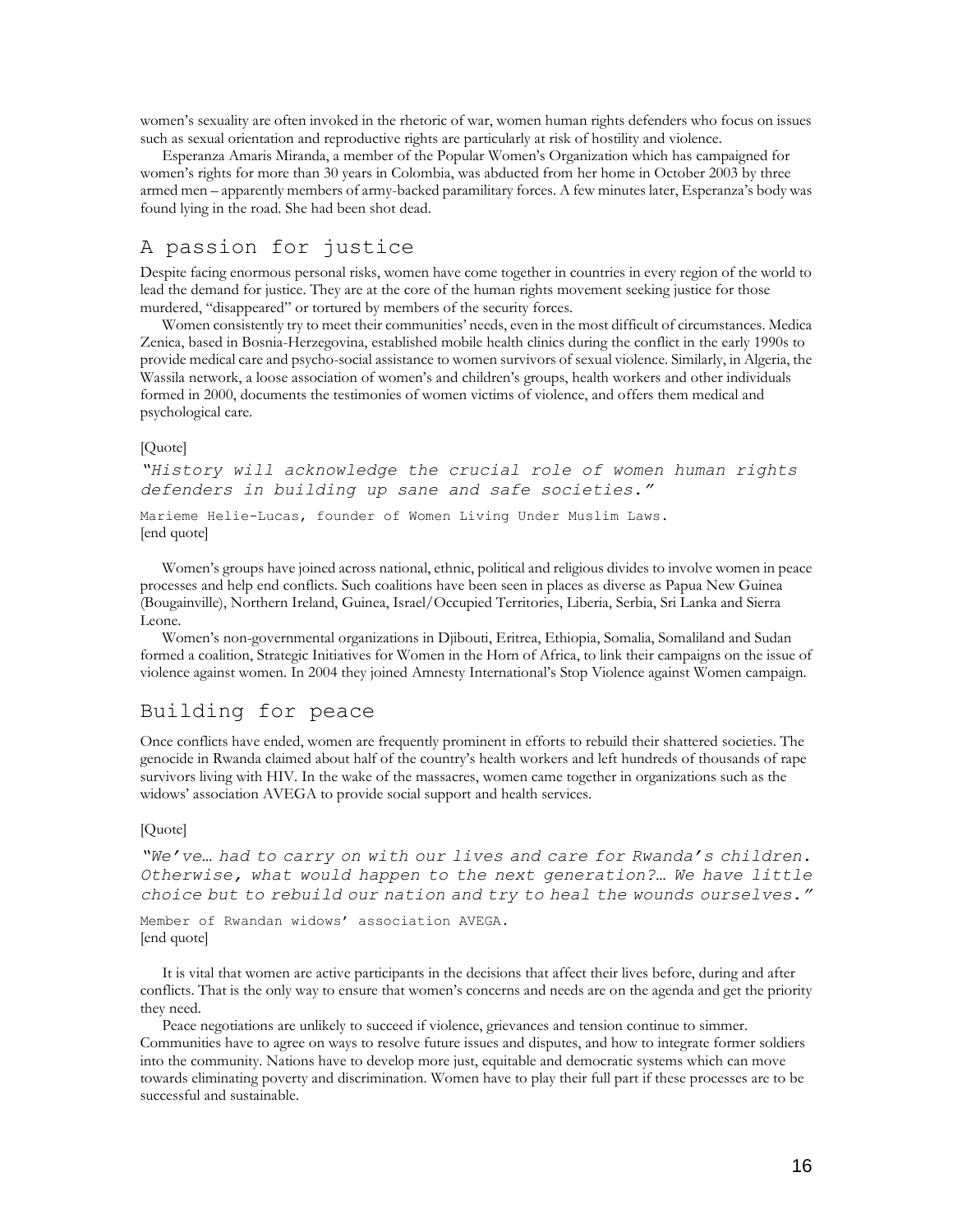[Photo caption]

A member of feminist peace movement Ruta Pacifica (The Peaceful Way) observes a minute's silence for the dead of Colombia's 40-year-old internal conflict, 2000. © Panos Pictures/Paul Smith [end caption]

## UN Resolution 1325

A broad coalition of women's organizations and gender advocates in the UN system raised support for the UN Security Council Resolution 1325 on women, peace and security and publicized it internationally. This resolution establishes the importance of involving women in negotiating peace agreements, planning refugee camps and peacekeeping operations, and reconstructing war-torn societies. It makes the pursuit of gender equality relevant to every Security Council action. Resolution 1325 has led UN representatives to consult women's organizations on field missions, such as those in Kosovo and Afghanistan. Women activists are now focused on ensuring that the UN "practises what it preaches" by implementing and complying with the Resolution.

The best guarantee of the implementation of UN Resolution 1325 is to work from the community level upwards, ensuring that women are truly represented at the core of all peace-building initiatives. Peace is not only a goal, but a process involving fundamental changes in individuals and societies.

Despite the concerted efforts of women activists around the world, the enormous potential of UN Resolution 1325 has yet to be realized. Governments have failed to live up to their promises to implement it in full. They have yet to ensure that women play a key role in the design and implementation of all peace-building initiatives. Few, if any, have ensured that women have equal access to resources and services. The record on incorporating a gender perspective into peace agreements and transitional government structures, making certain that women have the right to participate at all levels of decision-making, is patchy at best. There is little evidence of special attention to the health, rehabilitation and training needs of women and girls in disarmament, demobilization and reintegration initiatives.

The gains over recent decades by the human rights and women's movements prove that change is possible, despite the difficulties and setbacks. Women's advocates and activists have achieved some notable successes at the international level. Trafficking in human beings has been placed firmly on the agenda of the international community. The understanding of sexual violence in war has deepened, for example by having rape recognized as an element of genocide and a war crime. There has been progress in establishing women's right to control their sexual and reproductive choices as a human right.

Women's organizations around the world, often working in difficult and dangerous circumstances, are involved in countering discrimination and violence. The results of their activism have changed the international agenda and helped countless individual women and girls. Amnesty International's campaign to Stop Violence against Women aims to support and bolster the continuing efforts to stop crimes against women in conflict.

#### [Quote box]

"On numerous occasions, in the face of the destruction of traditional societal networks and the massive assassination of leaders, women took on new responsibilities and raised the moral challenge to the country to acknowledge the loss of thousands of their children in massacres and 'disappearances'… Even in the worst moments these women kept alive the flame of hope for the recovery of their loved ones, and that justice would be applied to those responsible for their disappearance."

Peru's Truth and Reconciliation Commission, acclaiming the National Association of Relatives of the Abducted, Detained and Disappeared, ANFASEP, which was made up largely of poor Quechua-speaking women from Ayacucho, Peru.

"… the international community only cared about women when they were being raped – and then only as some sort of exciting story. We see now that they really don't give a damn about us. What we see are men, men, men from Europe and America and even Asia, listening to men, men, men from Kosovo... Sometimes they have to be politically correct, so they include a woman on a committee or add a paragraph to a report.